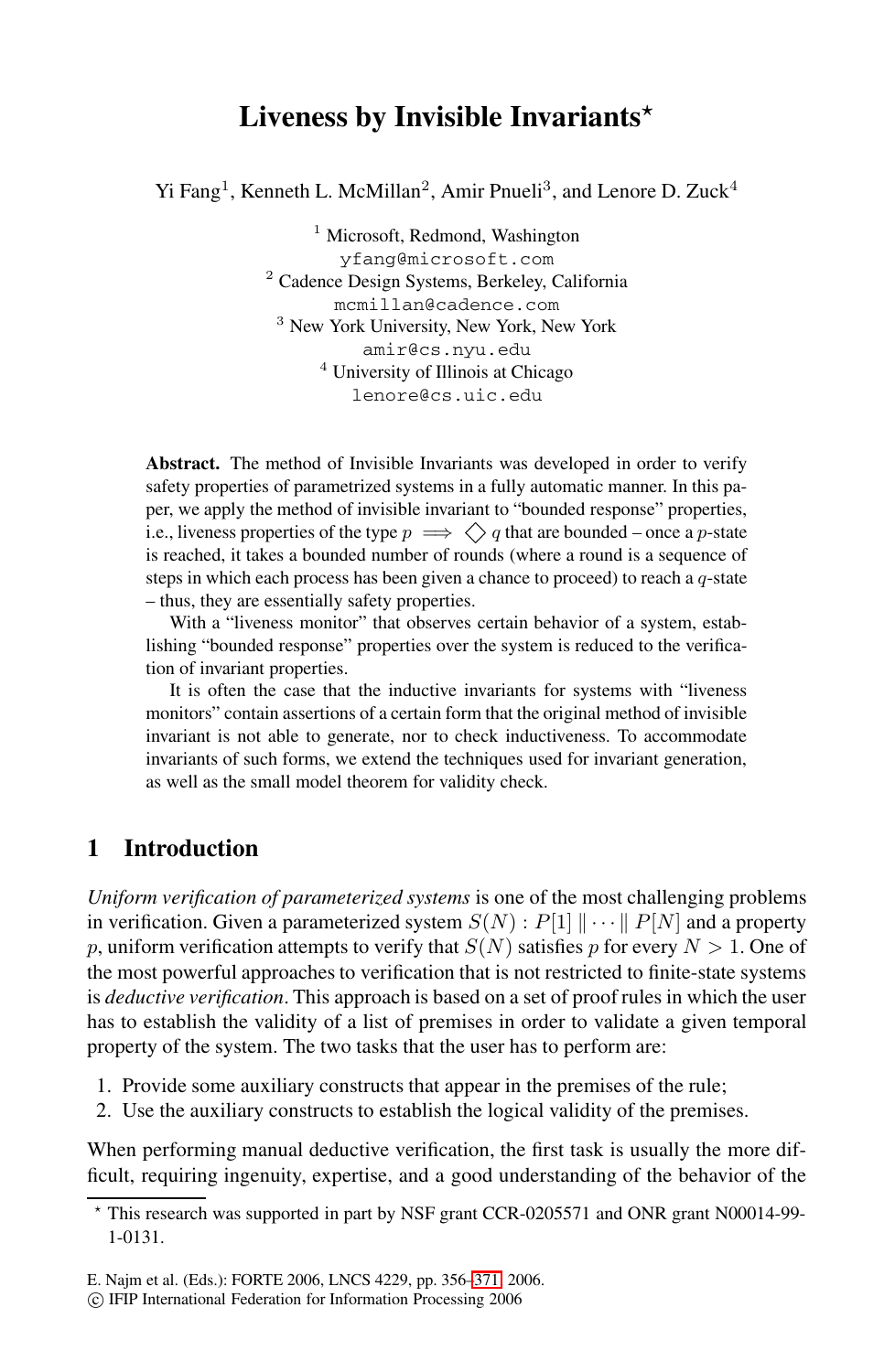program and the techniques for formalizing these insights. The second task is often per-formed using theorem provers such as PVS [\[OSR93\]](#page-15-0) or STeP [\[BBC](#page-14-1)<sup>+</sup>95], which require user guidance and interaction, and place additional burden on the user. The difficulties in the execution of these two tasks are the main reason why deductive verification is not used more widely.

A representative case is the verification of invariance properties using the proof rule INV of [\[MP95\]](#page-15-1): in order to prove that assertion  $r$  is an invariant of program  $P$ , the rule requires coming up with an auxiliary assertion  $\varphi$  that is *inductive* (i.e. is implied by the initial condition and is preserved under every computation step) and that strength-ens (implies) r. The rule is described in Fig. [1,](#page-1-0) where  $\Theta$  is the initial condition of program P.

I1. 
$$
\Theta \rightarrow \varphi
$$
  
I2.  $\varphi \land \rho \rightarrow \varphi'$   
I3.  $\varphi \rightarrow r$   
 $\Box r$ 

<span id="page-1-0"></span>**Fig. 1.** The proof rule INV

In [\[PRZ01,](#page-15-2) [APR](#page-14-2)<sup>+</sup>01], we introduced the method of *invisible invariants*, that offers a method for automatic generation of the auxiliary assertion  $\varphi$  for parameterized systems, as well as an efficient algorithm for checking the validity of the premises of INV. The generation of invisible auxiliary constructs is based on the following idea: it is often the case that an auxiliary assertion  $\varphi$  for a parameterized system  $S(N)$  has the form  $\forall i : [1..N].q(i)$  or, more generally,  $\forall i \neq j.q(i,j)$ . We construct an instance of the parameterized system taking a fixed value  $N_0$  for the parameter N. For the finite-state instantiation  $S(N_0)$ , we compute, using BDDs, some assertion  $\psi$  that we wish to generalize to an assertion in the required form. Let  $r_1$  be the projection of  $\psi$  on process  $P[1]$ , obtained by discarding references to variables that are local to all processes other than  $P[1]$ . We take  $q(i)$  to be the generalization of  $r_1$  obtained by replacing each reference to a local variable  $P[1] \text{ or } x$  by a reference to  $P[i] \text{ or } x$ . The obtained  $q(i)$  is our candidate for the body of the inductive assertion  $\varphi : \forall i. q(i)$ . We refer to this generalization procedure as *project* & *generalize*. For example, when computing invisible invariants,  $\psi$  is the set of reachable states of  $S(N_0)$ . The procedure can be easily generalized to generate assertions of the type  $\forall i_1, \ldots, i_k \cdot p(\vec{i}).$ 

Having obtained a candidate for the assertion  $\varphi$ , we still have to check the validity of the premises of the proof rule we wish to employ. Under the assumption that our assertional language is restricted to the predicates of equality and inequality between bounded-range integer variables (which is adequate for many of the parameterized systems we considered), we proved a *small-model* theorem, according to which, for a certain type of assertions, there exists a (small) bound  $N_0$  such that such an assertion is valid for every N iff it is valid for all  $N \leq N_0$ . This enables using BDD-techniques to check the validity of such an assertion. The cases covered by the theorem are those whose premises can be written in the form  $\forall \vec{i} \exists \vec{j} \cdot \psi(\vec{i}, \vec{j})$ , where  $\psi(\vec{i}, \vec{j})$  is a quantifierfree assertion that may refer only to the global variables and the local variables of  $P[i]$ and P[j] (∀∃*-assertions* for short).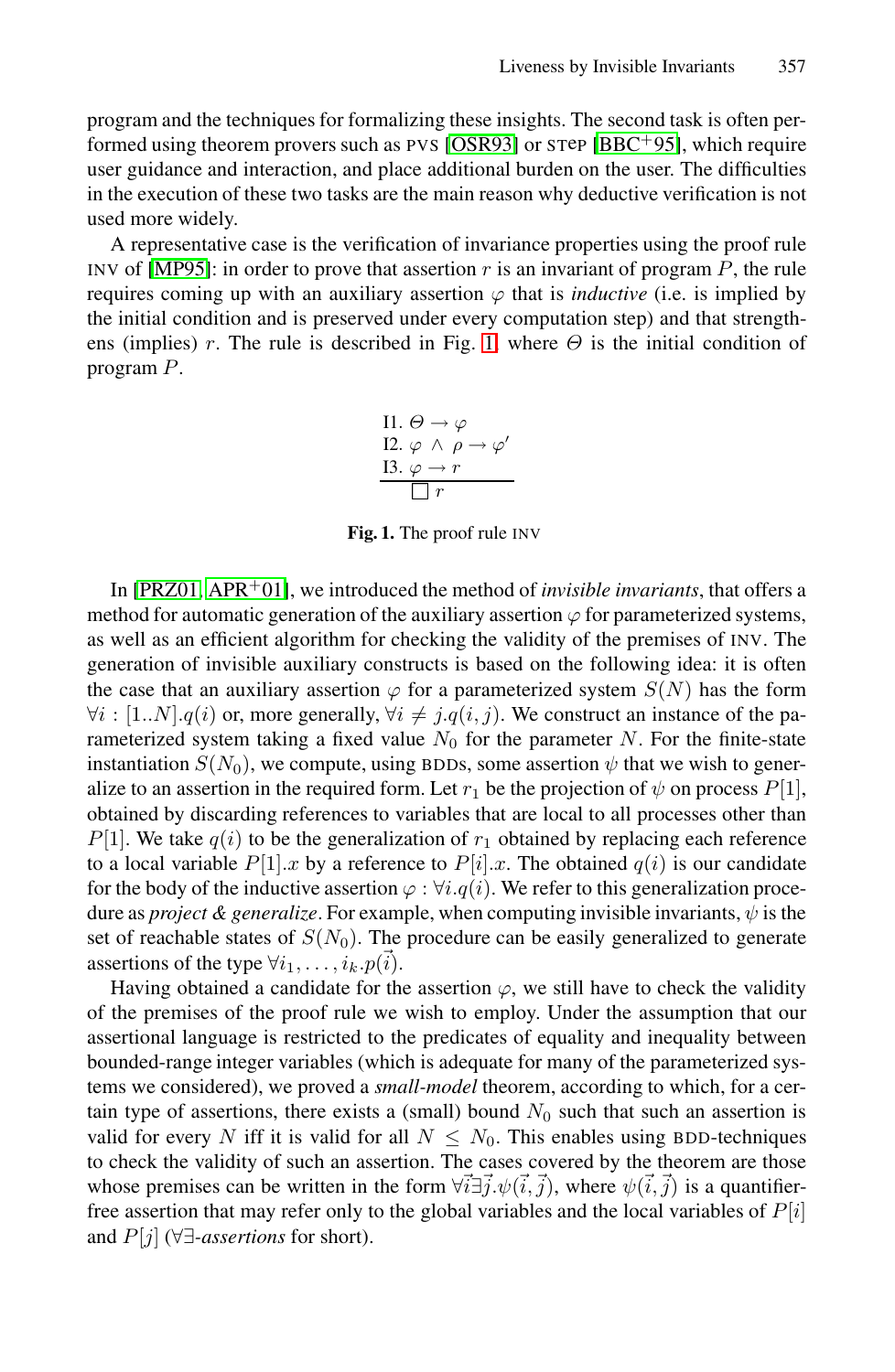Being able to validate the premises on  $S[N_0]$  has the additional important advantage that the user never sees the automatically generated auxiliary assertion  $\varphi$ . This assertion is produced as part of the procedure and is immediately consumed in order to validate the premises of the rule. Being generated by symbolic BDD-techniques, the representation of the auxiliary assertions is often extremely unreadable and non-intuitive, and it usually does not contribute to a better understanding of the program or its proof. Because the user never gets to see it, we refer to this method as the "method of *invisible invariants*." As shown in [\[PRZ01,](#page-15-2) [APR](#page-14-2)<sup>+</sup>01], embedding a  $\forall \vec{i}. q(\vec{i})$  candidate inductive invariant in INV results in premises that fall under the small-model theorem.

In this paper we apply the method of invisible invariants to the second-most important properties of concurrent systems, namely, "response" properties. Response properties are properties of the type  $q \Rightarrow \bigcirc r$  (i.e.,  $\Box (q \to \bigcirc r)$ ), and they are the most common liveness properties. The most frequent form of response properties of parameterized systems is  $\forall \vec{i}. (\vec{q}(\vec{i}) \Rightarrow \bigcirc r(\vec{i})),$  where  $\vec{q}(\vec{i})$  and  $\vec{r}(\vec{i})$  are quantifier-free. Since the systems we are dealing with are finite-state, that is, for every value  $N$ ,  $S[N]$  is finite-state, every valid response property is *bounded* by some of the parameters of the system.

The ability to prove only *bounded* progress may seem like a limitation. However, note that we are dealing here only with finite-state systems. That is, for every  $N$ ,  $S[N]$ is finite-state. If a finite-state system satisfies a progress property, then it satisfies a corresponding bounded progress property, for a suitable bound. In the case of a simple transition system without fairness assumptions, the bound can be given in terms of the maximum number of transitions required to satisfy the progress condition. In the case of "justice" assumptions (of the form  $\Box \diamondsuit p(i)$ ), the bound can be given in terms of the number of "rounds" in which every justice condition  $p(i)$  is satisfied. Of course, the bound may be a rapidly increasing function of  $N$ . The main limitation of the present method is that it handles only the case when the bound increases linearly with  $N$ . We will show, however, that this condition is satisfied for several typical examples of parameterized protocols.

Roughly speaking, the bound determines "how fast" progress is achieved. In the case that the bound depends on the transition relation, the proof of progress can be replaced by a proof of a simpler safety property, *bounded progress*, that establishes that once  $q(\vec{i})$ holds and enough transitions (where "enough" is determined by the bound) occur,  $r(\vec{i})$ obtains. Since we are dealing with parameterized systems, the bound depends on the parameter N. For simplicity of notation, assume that  $(i)$  is of size 1, i.e., the progress property at hand is  $\forall i. q(i) \Rightarrow \Diamond r(i)$ . Let z be some process. It suffices to show that  $q(z) \Rightarrow \bigcirc r(z)$ . Let K range over *rounds*, in each of which each process is to take at least one step. Since we want to rule out stuttering rounds, we allow a process to take a stuttering step only if it has no non-stuttering step available to it. We show how to obtain  $K$  and how to automatically construct a non-interfering "liveness monitor" such that, once (synchronously) composed with the original system, the method of invisible invariants can be used to show a  $(K$ -dependent) bounded progress (safety) property that establishes the liveness property of the parameterized system.

Often it is the case that the safety property obtained is too large for the model checker. Our experience has shown that splitting such individual proofs into two parts, livelock freedom and bounded overtaking, often helps to avoid those two obstacles. "Livelock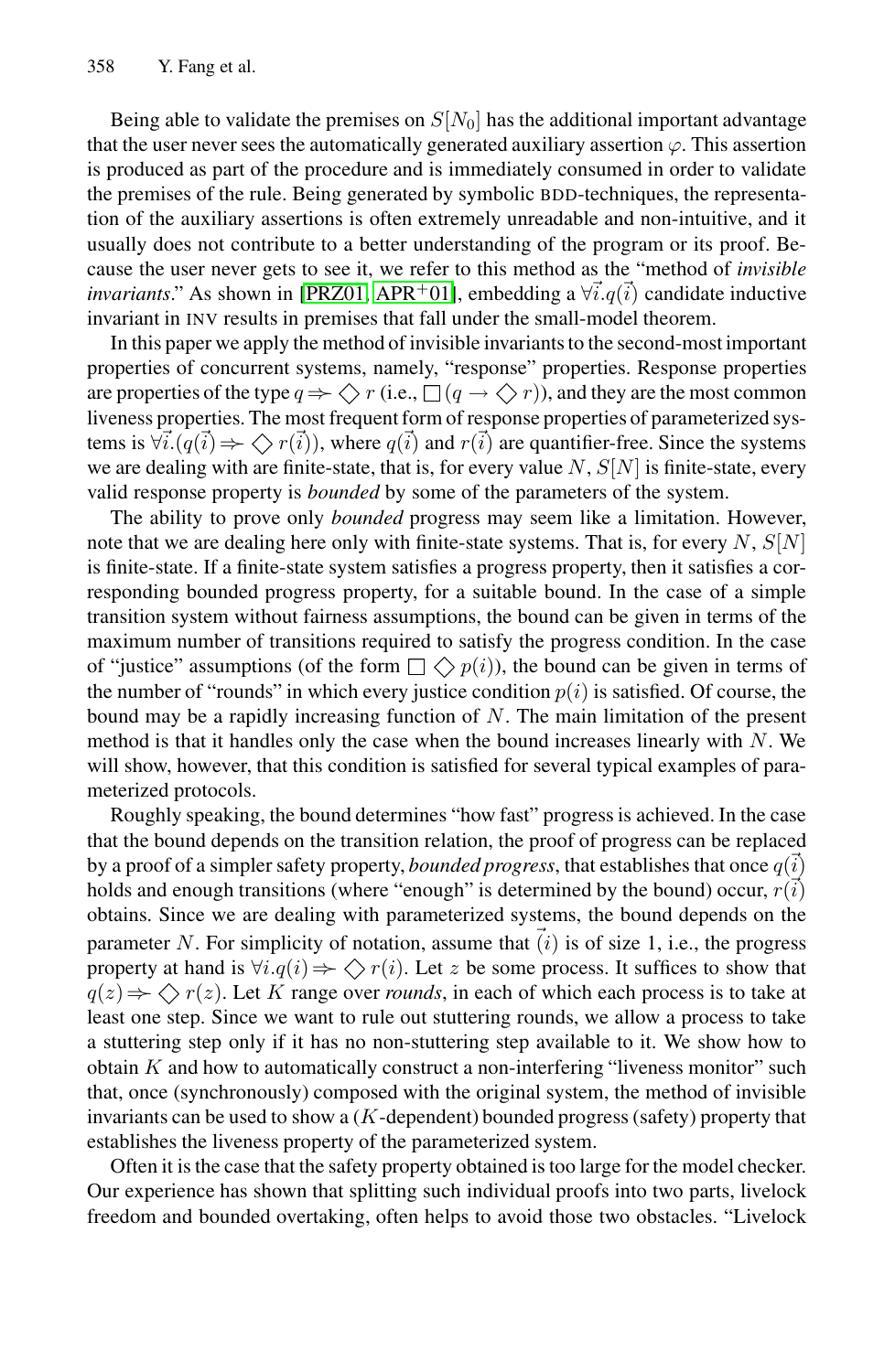freedom" establishes  $\exists i. q(i) \Rightarrow \exists i. \bigcirc r(i)$ , and "bounded overtaking" establishes that once  $\exists i.q(i)$ , there is a bound b such that for every  $j \neq i$ , the (regular) sequence  $q(j)\Sigma^*r(j)\Sigma^*\neg r(j)$  can occur at most b times before  $r(i)$  becomes true. Bounded overtaking is a safety property, and, as we show, can be proved using the method of invisible invariants. Put together, livelock freedom and bounded overtaking establish individual liveness.

It is often the case that the invisible invariants we obtain contain ∃∀-formulae, which are not covered under the small model theorem previously proven. We extend the small model theorem to deal with invariants that have ∃∀-subformulae.

The paper is organized as follows: In Section [2,](#page-4-0) we give an informal overview of our method. In Section [3,](#page-5-0) we present the general computational model of FTS and the restrictions that enable the application of the invisible auxiliary constructs methods. We also review the small model theorem, which enables automatic validation of the premises of the various proof rules. In Section [4,](#page-8-0) we describe how to construct liveness monitors. In some cases, the inductive invariant requires ∃∀-components, to which the invisible invariant method no longer applies. Section [5](#page-10-0) shows an extended small model theorem that allows handling such invariants, as well as an enhanced *project & generalize* method that generates invariants with ∃∀-components. In Section [6,](#page-11-0) we illustrate the method on an example of a BAKERY protocol.

*Related Work.* Proving "bounded liveness" properties by safety techniques was proposed in [\[BAS02\]](#page-14-3). There, the justice requirements are incorporated into the safety model. It is not clear whether the method can be extended to parameterized systems. Incorporating the justice of such systems into the safety model seems to be prohibitively costly.

A survey on the method of invisible invariants is in [\[ZP04\]](#page-15-3). A tool that allows automatic generation of invariants using the method is described in [\[BFPZ05\]](#page-14-4).

The problem of uniform verification of parameterized systems is undecidable AK86. One approach to remedy this situation, pursued, e.g., in [\[EK00\]](#page-14-6), is to look for restricted families of parameterized systems for which the problem becomes decidable. Unfortunately, the proposed restrictions are very severe and exclude many useful systems such as asynchronous systems where processes communicate by shared variables.

Another approach is to look for sound but incomplete methods. Representative works of this approach include methods based on: explicit induction [\[EN95\]](#page-14-7), network invariants that can be viewed as implicit induction [\[LHR97\]](#page-15-4), abstraction and approximation of network invariants [\[CGJ95\]](#page-14-8), and other methods based on abstraction [\[GZ98\]](#page-15-5). Other methods include those relying on "regular model-checking" (e.g., [\[JN00\]](#page-15-6)) that overcome some of the complexity issues by employing *acceleration* procedures, methods based on symmetry reduction (e.g.,[\[GS97\]](#page-14-9)), or compositional methods (e.g.,([\[McM99\]](#page-15-7)), combining automatic abstraction with finite-instantiation due to symmetry. Some of these approaches (such as the "regular model checking" approach) are restricted to particular architectures and may, occasionally, fail to terminate. Others, require the user to provide auxiliary constructs and thus do not provide for fully automatic verification of parameterized systems.

Most of the mentioned methods only deal with safety properties. Among the methods dealing with liveness properties, we mention [\[CS02\]](#page-14-10), which handles termination of sequential programs, network invariants [\[LHR97\]](#page-15-4), and *counter abstraction* [\[PXZ02\]](#page-15-8).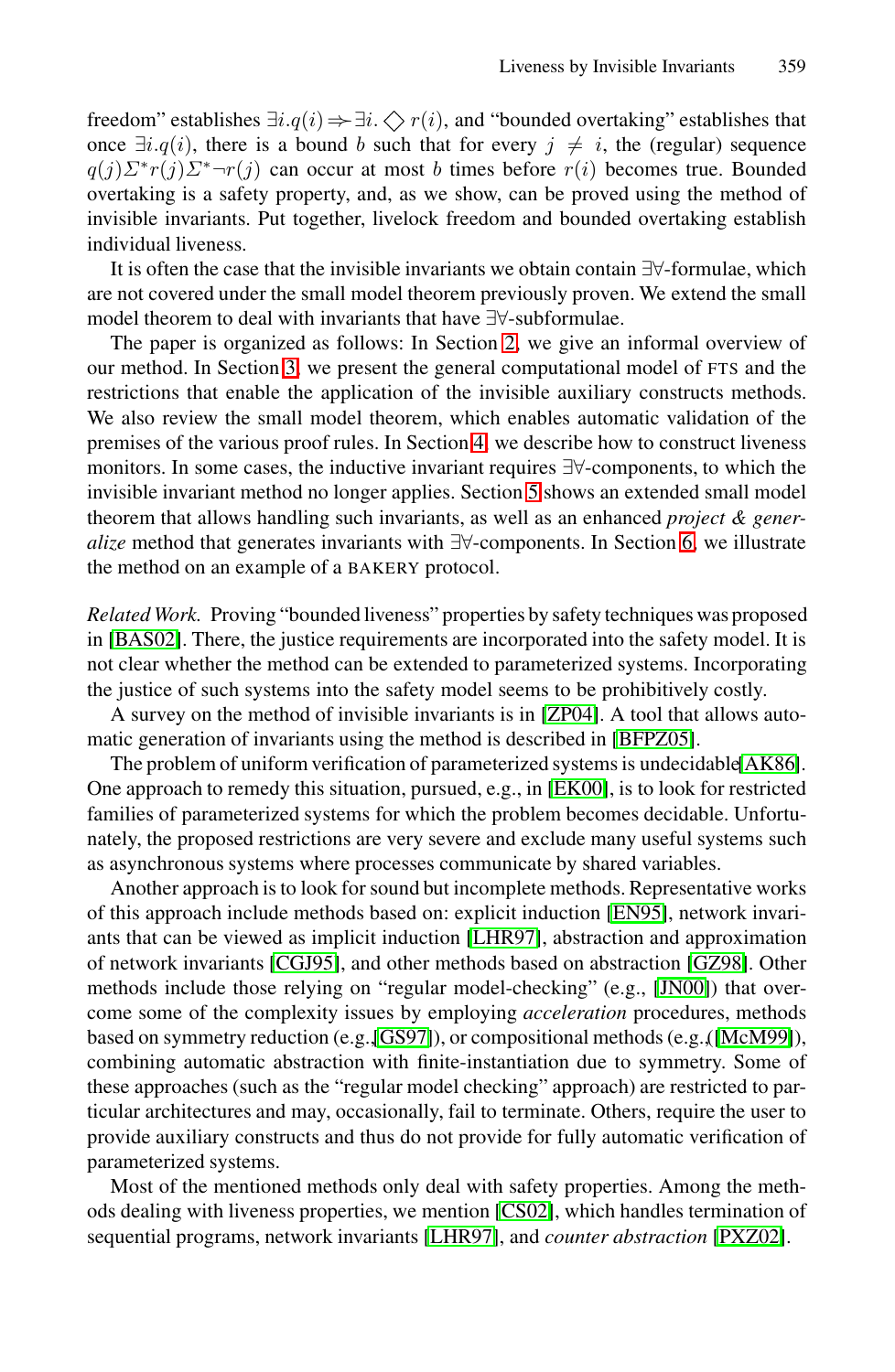Most relevant to the work here are [\[FPPZ04b,](#page-14-11) [FPPZ04a\]](#page-14-12) that extend the method of invisible invariants to *invisible ranking*, by applying the method for automatic generation of auxiliary assertions to general assertions (not necessarily invariant), and proposing a rule for proving progress properties that embed the generated assertions in the rule's premises, and efficiently checks for their validity. As is well known to users of such rules, such a proof requires the generation of two kinds of auxiliary constructs: *helpful assertions* and *ranking functions*. To automatically generate ranking functions, we associate, with each potentially helpful transition an individual ranking function mapping states to integers in a small range. If the auxiliary constructs have no quantifiers, all the resulting premises are ∀∃-premises and the small-model theorem can be used.

For protocols that cannot be proven with such restricted assertions, [\[FPPZ04a\]](#page-14-12) extends the method of invisible ranking by allowing helpful assertions (and ranking functions) belonging to transitions to be of the form  $\forall j. H(i, j)$ , where  $H(i, j)$  is a quantifierfree assertion. (Substituted in the standard proof rules for progress properties, these assertions lead to premises that do not conform to the required ∀∃ form, and therefore cannot be validated using the small model theorem.) To handle such premises the proof rule is extended by implementing a new mechanism for selecting a helpful transition based on the establishment of a *pre-order* among transitions in each state.

Similarly to the method of invisible ranking, the method proposed here is applicable to the same type of "bounded progress" properties. However, the invisible ranking method requires numerous auxiliary construct, some (especially the pre-order) are at times hard to compute. The method proposed here is much simpler. The bound is derived from a small instantiation of the system, and, once the bound is computed, the only auxiliary construct needed is the strengthening invariant, which is well studied.

## <span id="page-4-0"></span>**2 From Bounded Progress into Safety**

This section contains a somewhat intuitive overview of the method that will be formalized and detailed in the following sections.

Consider a parameterized system S and a progress property  $\phi: q \Rightarrow \Diamond r$ . The property  $\phi$  is bounded, if there is a bound K, independent of N, such that once a q-state is reached, after at most  $K$  rounds in which each process takes at least one step, a goal r-state is reached.

Consider a "liveness monitor"  $M_{\phi}$  that observes S. Once a q-state is reached,  $M_{\phi}$ resets a counter of rounds. Once each process takes (at least) one step,  $M_{\phi}$  increases the round counter. When there are no pending states – states on a  $r$ -free path that originates at a  $q$ -state – the monitor keeps the round count at zero and does not keep track of the processes. If  $\phi$  is bounded by K, then in the monitored systems the round counter never exceeds K. Thus, proving  $\phi$  is equivalent to proving that the  $S \parallel\!\mid M_\phi \models \Box (rnd < K)$ where  $rnd$  is the round counter.

Of course, one has to choose  $K$ . One can either try to compute it (e.g., by instantiating  $S(N)$  for a small number of processes, say  $N_0$ , and considering the pending paths on the instantiation) or one may choose some small instantiation, try increasing values of  $K$  until one succeeds, and then try the resulting  $K$  on larger (yet small) instantiations.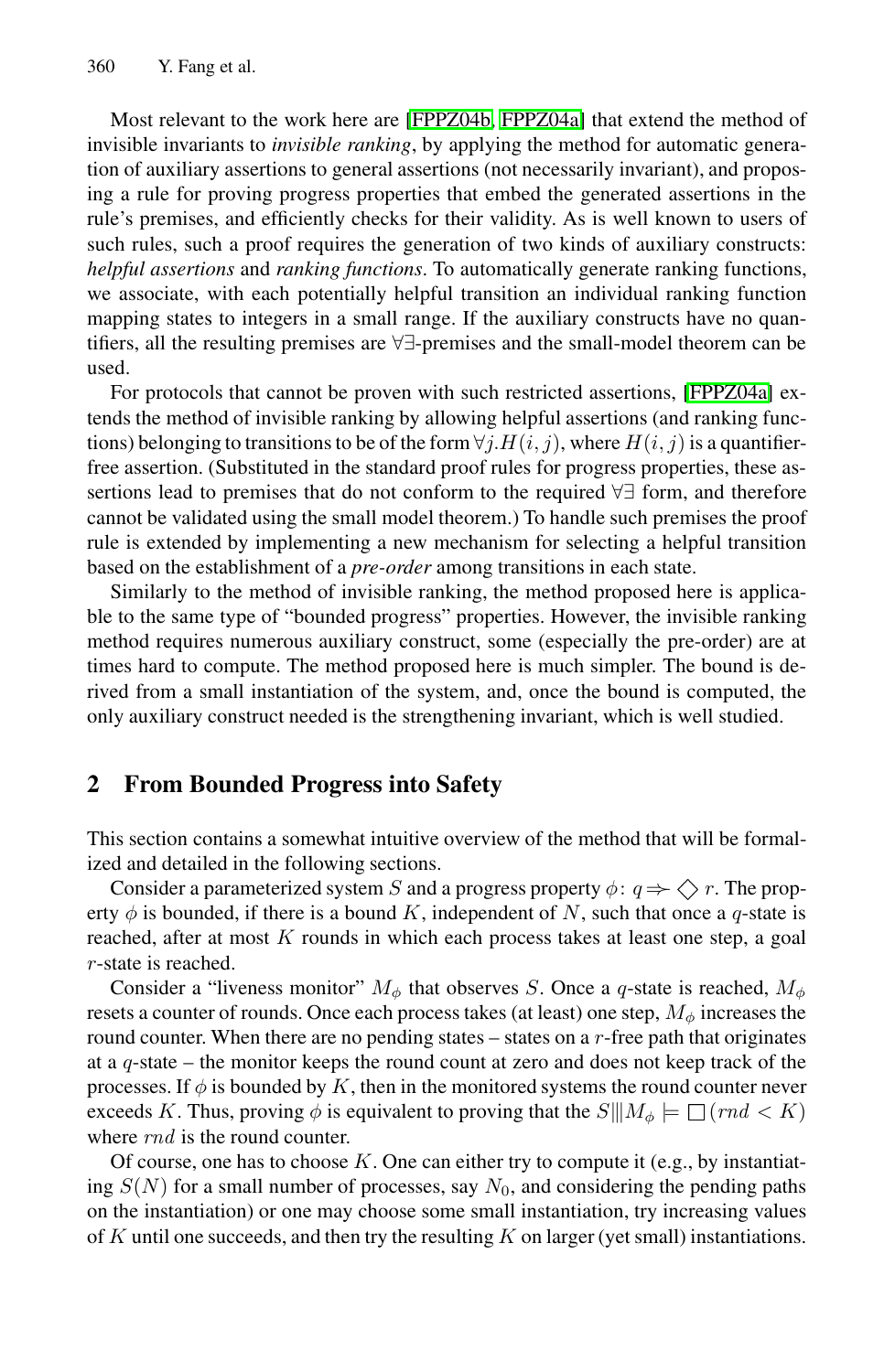Once  $K$  is chosen, the method of invisible invariants can be used to show that for every  $N$ ,  $S\| \| M_\phi \models \Box (rnd < K).$  In fact, since the monitor needs to be finite-state, we construct it with the knowledge of (the assumed)  $K$  and bound the round counter by  $K$ .

The method may fail for the following reasons:

- 1. For some  $N$ ,  $S(N) \not\models \phi$  or  $\phi$  is not bounded;
- 2. The bound  $K$  is too small;
- 3. The heuristics used for the generation of invisible invariants are not sufficient for the given system;

We cannot deal with the first case. As to the second case, a larger instantiation usually solves the problem. Hence, it makes sense to try  $K$  on several instantiations before attempting to prove the property.

To deal with the third case, we present a new heuristic to generate candidate invariants with ∃∀-assertions, and extend the small model theorem to accommodate invariants in such forms.

# <span id="page-5-0"></span>**3 Preliminaries**

As a computational model for parameterized bounded-data systems we use *bounded just transition systems*, that are a compassion-less variant of the model of *bounded fair transition system* of [\[FPPZ04a\]](#page-14-12).

### **3.1 Just Transition Systems**

We present a variant of the *just transition system* of [\[MP95\]](#page-15-1). A JTS is described by  $S = \langle V, \Theta, \mathcal{T} \rangle$ , with:

- $V = \{u_1, \ldots, u_n\}$  A finite set of typed *system variables*. A *state* s of the system provides a type-consistent interpretation of the system variables  $V$ , assigning to each variable  $v \in V$  a value  $s[v]$  in its domain. Let  $\Sigma$  denote the set of all states over V. An *assertion* over V is a first order formula over V. A state s satisfies an assertion  $\varphi$ , denoted  $s \models \varphi$ , if  $\varphi$  evaluates to T by assigning  $s[v]$  to every variable v appearing in  $\varphi$ . We say that s is a  $\varphi$ -state if  $s \models \varphi$ .
- Θ The *initial condition*: An assertion characterizing the initial states. A state is called *initial* if it is a Θ-state.
- $\mathcal{T}$  A finite set of transitions. Every transition  $\tau \in \mathcal{T}$  is an assertion  $\tau(V, V')$ relating the values V of the variables in state  $s \in \Sigma$  to the values V' in an Ssuccessor state  $s' \in \Sigma$ . Given a state  $s \in \Sigma$ , we say that  $s' \in \Sigma$  is a  $\tau$ -successor of s if  $\langle s, s' \rangle \models \tau(V, V')$  where, for each  $v \in V$ , we interpret v as  $s[v]$  and v' as  $s'[v]$ . We say that transition  $\tau$  is *enabled* in state s if it has some  $\tau$ -successor, otherwise, we say that  $\tau$  is *disabled* in s. In the system we consider, every transition is disabled immediately after it is taken. Let  $En(\tau)$  denote the assertion  $\exists V'.\tau(V,V')$ characterizing the set of states in which  $\tau$  is enabled.

Let  $\sigma : s_0, s_1, s_2, \ldots$ , be an infinite sequence of states. We say that transition  $\tau \in \mathcal{T}^a$  is *enabled at position*  $k$  of  $\sigma$  if  $\tau$  is enabled on  $s_k$ . We say that  $\tau$  is *taken at position*  $k$  if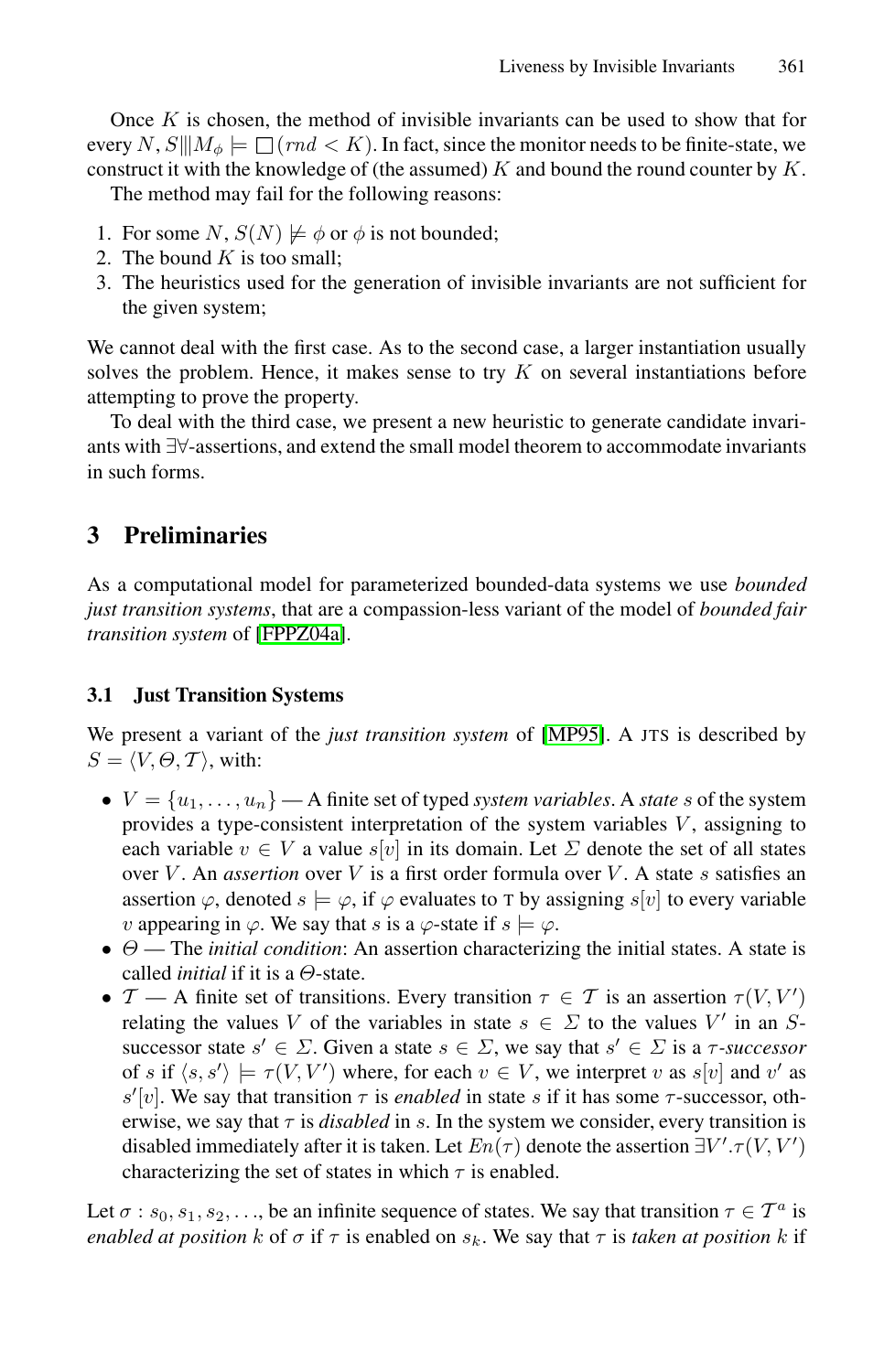$s_{k+1}$  is a  $\tau$ -successor of  $s_k$ . Note that several transitions can be considered as taken at the same position.

We say that  $\sigma$  is a *computation* of S if it satisfies the following requirements:

- *Initiality*  $s_0$  is initial, i.e.,  $s_0 \models \Theta$ .
- *Consecution* For each  $\ell = 0, 1, \dots$ , state  $s_{\ell+1}$  is a  $\tau$ -successor of  $s_{\ell}$  for some  $\tau \in \mathcal{T}$ .
- *Justice* for every  $\tau \in \mathcal{T}$ , there are infinitely many positions  $k \geq 0$ , such that  $\tau$  is disabled or taken at position k. Since we assume that transition are disbled immediately after they are taken, this is equivalent to requiring that  $\tau$  is disbaled infinitely many times.

*Composition of Just transition Systems.* Assume two JTS's  $S_1$ :  $\langle V_1, \Theta_1, \mathcal{T}_1 \rangle$  and  $S_2$ :  $\langle V_2, \Theta_2, \mathcal{T}_2 \rangle$ . The *synchronous parallel composition* of  $S_1$  and  $S_2$ , denoted by  $S_1 \parallel S_2$ , is the JTS

$$
(V_1 \cup V_2, \Theta_1 \wedge \Theta_2, \bigvee_{\tau_1 \in \mathcal{T}_1, \tau_2 \in \mathcal{T}_2} \tau_1 \wedge \tau_2)
$$

The *asynchronous parallel composition* of  $S_1$  and  $S_2$ , denoted by  $S_1||S_2$ , is the JTS

$$
(V_1 \cup V_2, \Theta_1 \wedge \Theta_2, \mathcal{T}_1^+ \cup \mathcal{T}_2^+)
$$

where for every  $i = 1, 2, T_i^+$  includes, for every transition  $\tau \in T_i$ , the transition  $\tau$ with a conjunct requiring that all non- $V_i$  variable are presevered. Formally, for a set of variables U, let  $pres(U)$  denote the assertion  $\bigcup_{u \in U} (u' = u)$  stating that no U-variables is modified. Then  $\mathcal{T}_i^+ = \{ \tau \wedge pres(V_1 \cup V_2 \setminus V_i) : \tau \in \mathcal{T}_i \}.$ 

#### **3.2 Bounded Just Transition Systems**

To allow the application of the invisible invariants method, we further restrict the systems we study, leading to the model of *bounded just transition systems* (BJTS). For brevity, we describe here a simplified two-type model; the extension for the general multi-type case is straightforward.

Let  $N \in \mathbb{N}^+$  be the *system's parameter*. We allow the following data types:

- 1. **bool**: the set of boolean and finite-range scalars;
- 2. **index**: a scalar data type that includes integers in the range [1..N];
- 3. **data**: a scalar data type that includes integers in the range [0..N]; and
- 4. Any number of arrays of the type **index**  $\mapsto$  **bool**. We refer to these arrays as *boolean arrays*.
- 5. At most one array of the type  $b : \textbf{index} \mapsto \textbf{data}$ . We refer to this array as the *data array*.

*Atomic formulas* may compare two variables of the same type. E.g., if y and  $y'$  are **index** variables, and z is an **index**  $\mapsto$  **data** array, then  $y = y'$  and  $z[y] < z[y']$  are both atomic formulas. For  $z : \textbf{index} \mapsto \textbf{data}$  and  $y : \textbf{index}$ , we also allow the special atomic formula  $z[y] > 0$ . We refer to quantifier-free formulas obtained by boolean combinations of such atomic formulas as *restricted assertions*. As the initial condition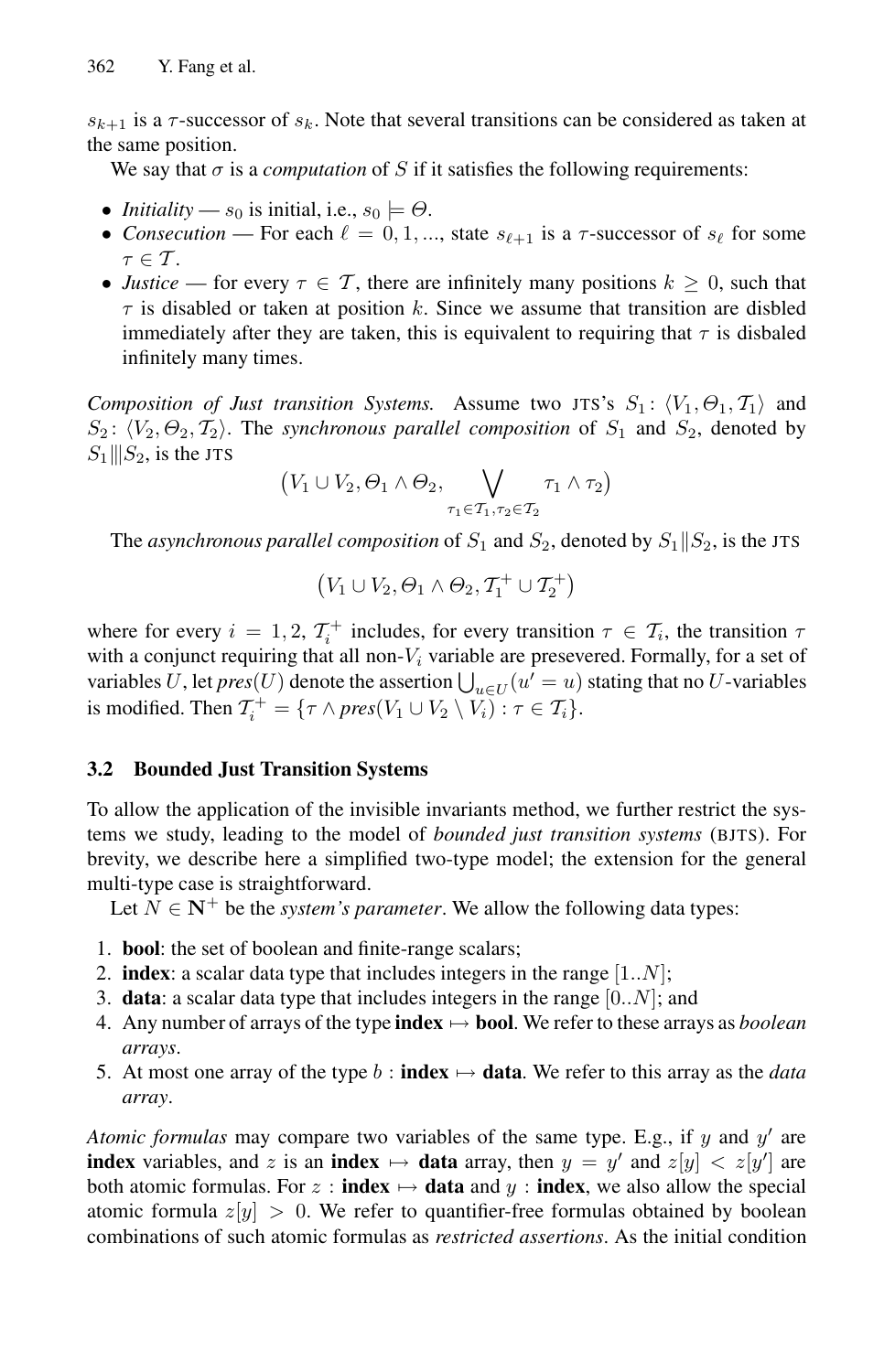$\Theta$ , we allow assertions of the form  $\forall i$ .  $u(\vec{i})$ , where  $u(\vec{i})$  is a restricted assertion. As the transitions  $\tau \in \mathcal{T}$ , we allow assertions of the form  $\tau(i) : \forall j.\psi(i,j)$  for a restricted assertion  $\psi(i,j)$ .

#### <span id="page-7-2"></span>*Example 1 (A Simple Mutual Exclusion Algorithm).*

Consider program SIMPLE in Fig. [2,](#page-7-0) which is a simple mutual exclusion algorithm that guarantees deadlock-freedom access to critical section for any N processes.



<span id="page-7-0"></span>**Fig. 2.** Program SIMPLE

In this version of the algorithm, location 0 constitutes the non-critical section which a process may non-deterministically exit to the trying section at location 1. Location 1 is the waiting location where a process waits until the token  $(t)$  is available and then takes it. Location 2 is the critical section, and location 3 is the exit section where the process returns the token. As we show, the program guarantees that if some processes are waiting to enter the critical section, eventually some process will succeed. Fig. [3](#page-7-1) describes the BJTS corresponding to program SIMPLE.

$$
V : \begin{cases} \pi : \textbf{array}[1..N] \text{ of } [0..3] \\ t : \textbf{bool}; \\ \Theta : \forall i : \pi[i] = 0 \ \land \ t = 1 \end{cases}
$$
  

$$
T : \begin{cases} \tau_0(i) : \forall j \neq i : \pi[i] = 0 \land \pi'[i] \in \{0, 1\} \land pres(\{\pi[j], t\}) \\ \tau_1(i) : \forall j \neq i : \pi[i] = 1 \land t = 1 \land \pi'[i] = 2 \land t' = 0 \land pres(\{\pi[j]\}) \\ \tau_2(i) : \forall j \neq i : \pi[i] = 2 \land \pi'[i] = 3 \land pres(\{\pi[j], t\}) \\ \tau_3(i) : \forall j \neq i : \pi[i] = 3 \land \pi'[i] = 0 \land t' = 1 \land pres(\{\pi[j]\}) \end{cases}
$$

<span id="page-7-1"></span>**Fig. 3.** BJTS for Program SIMPLE

As seen in the example of Fig. [3,](#page-7-1) the transition relation of process  $P[i]$  is a disjunction of individual transitions of the form  $\tau_0[i] \vee \tau_1[i] \vee \cdots \tau_k[i]$ . We denote this disjunction by  $\rho[i]$  and refer to it as the *process transition relation*. We denote by  $dis[i] = \neg En(\rho[i])$ the assertion stating that the process transition is disabled, and by  $dis\_or\_taken[i]$  the disjunction  $dis[i] \vee \rho[i]$  claiming that process  $P[i]$  is currently disabled.

#### **3.3 The Small Model Theorem**

Let  $\varphi:\forall \vec{i}\exists\vec{j}.R(\vec{i},\vec{j})$  be an AE-formula, where  $R(\vec{i},\vec{j})$  is a restricted assertion that refers to the state variables of a parameterized system  $S(N)$  and to the quantified (**index**)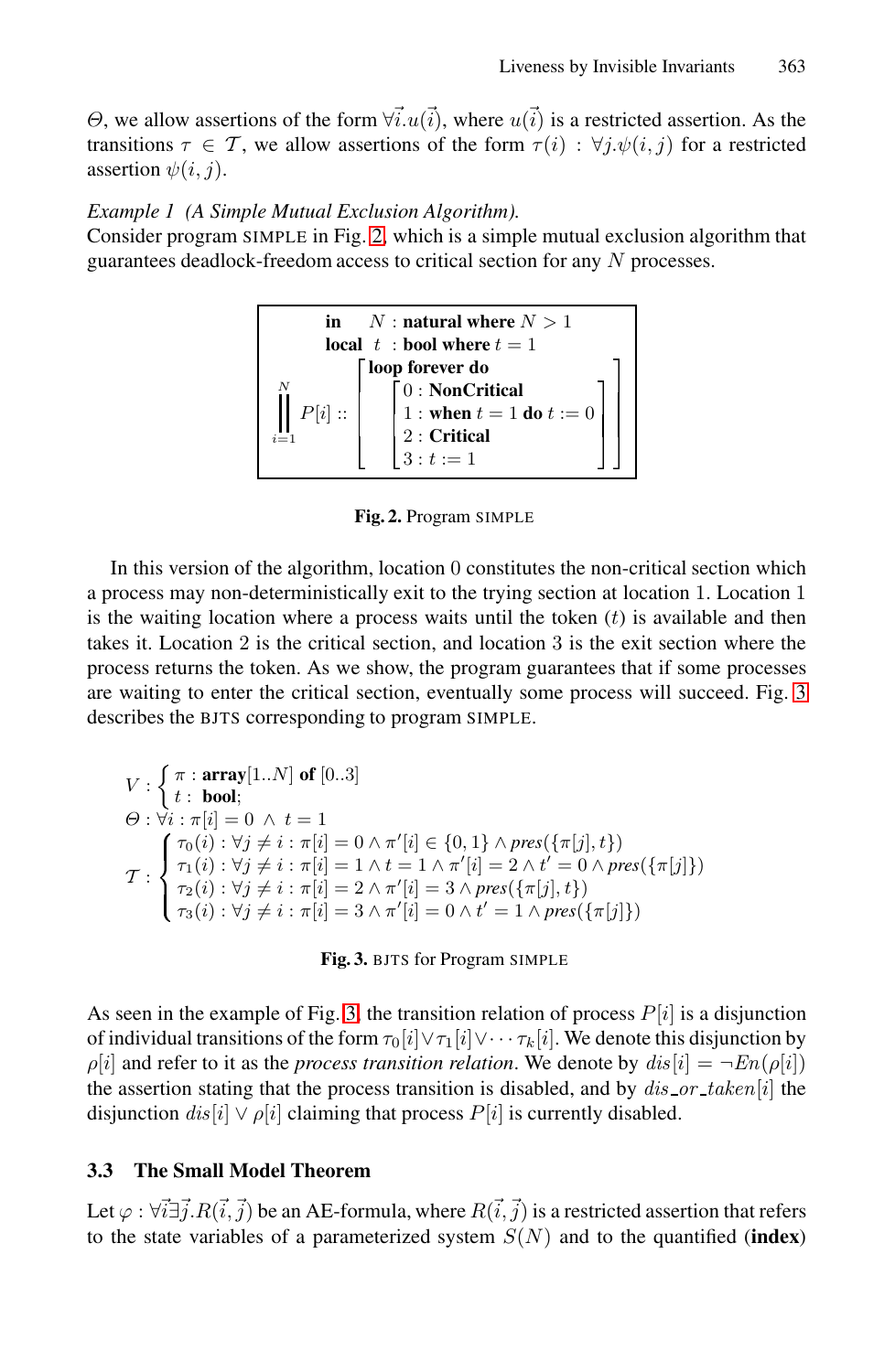variables  $\vec{i}$  and  $\vec{j}$ . Let  $N_0$  be the number of universally quantified, free **index** variables and **index** constants appearing in R. The claim below (stated in [\[PRZ01\]](#page-15-2) and extended in  $[APR<sup>+</sup>01]$  $[APR<sup>+</sup>01]$ ) provides the basis for automatic validation of the premises in the proof rules:

### <span id="page-8-1"></span>**Theorem 1 (Small model property).**

*An AE-formula*  $\varphi$  *is valid iff it is valid over all instances*  $S(N)$  *for*  $N \leq N_0$ *.* 

The small model theorem allows to check validity of AE-assertions on small models and to derive from that their validity on arbitrary large instantiations. This can be accomplished using BDD techniques. The method of invisible invariants applies *project & generalize* to produce candidate inductive assertions for the set of reachable states that are A-formulae. Checking their inductiveness requires checking validity of AEformulae. The method of invisible ranking applies *project & generalize* to produce candidate assertions for various assertions (pending, helpful, ranking), all A- or E-formulae and, the premises obtained using these assertions are again all AE-formulae. Thus, the theorem implies they can be verified on small instantiations.

### <span id="page-8-0"></span>**4 Monitoring Liveness with Safety**

Assume a progress property  $\phi: q \to \Diamond r$ . It is often the case that such a progress property  $\phi$  is "bounded", that is, there exists some bound K, such that after K *rounds* where each process is given at least one chance to progress, a goal state is guaranteed to be reached. If  $\phi$  is a bounded progress property with bound K, then, instead of showing that  $S \models \phi$ , we can construct a non-interfering *monitor*  $M_{\phi}(K)$  which we synchronously compose with S, and show that the simple invariance property  $\Box (md < K)$ holds over the new system  $S\| |M_{\phi}(K).$ 

Thus, for the case of bounded progress, liveness can be reduced to safety. The process can be done automatically, since one can derive  $K$  from the reachability graph of  $S$ .

Assume a BJTS  $S: \langle V, \Theta, \tau \rangle$  and a progress property  $\phi: q \Rightarrow \Diamond r$ . The monitor  $M_{\phi}(K)$  is a BJTS  $M_{\phi}$ :  $\langle V_M, \Theta_M, \{\tau_M\} \rangle$ , where:

- $V_M$  consists of V and three new variables: a boolean pend, a variable rnd in the range  $[0..K]$ , and *moved* is an array  $[1..N]$  of booleans. The variable *pend* is set when the system is in a state that follows a  $q$ -state on a r-less path. The variable  $rnd$  counts the number of rounds. The variable moved [i] is set when process i is disabled.
- $\Theta_M$  pend =  $(q \wedge \neg r) \wedge rnd = 0 \wedge \bigwedge_{i=1}^N \neg moved[i],$  i.e., initially the round is 0 and every moved is F.
- $\tau_M$   $\tau_M$  consists of three conjuncts, one for each of the variables (the *moved*-part is further composed of N conjuncts). The transition  $\tau_M$  consists of the following parts:
	- 1.  $pend' = \neg r' \wedge (pend \vee q')$ . This conjunct states that *pend* becomes true when it was false and  $q \wedge \neg r$  is true, and that *pend* becomes false when r is realized. In all other cases *pend* retains its previous value;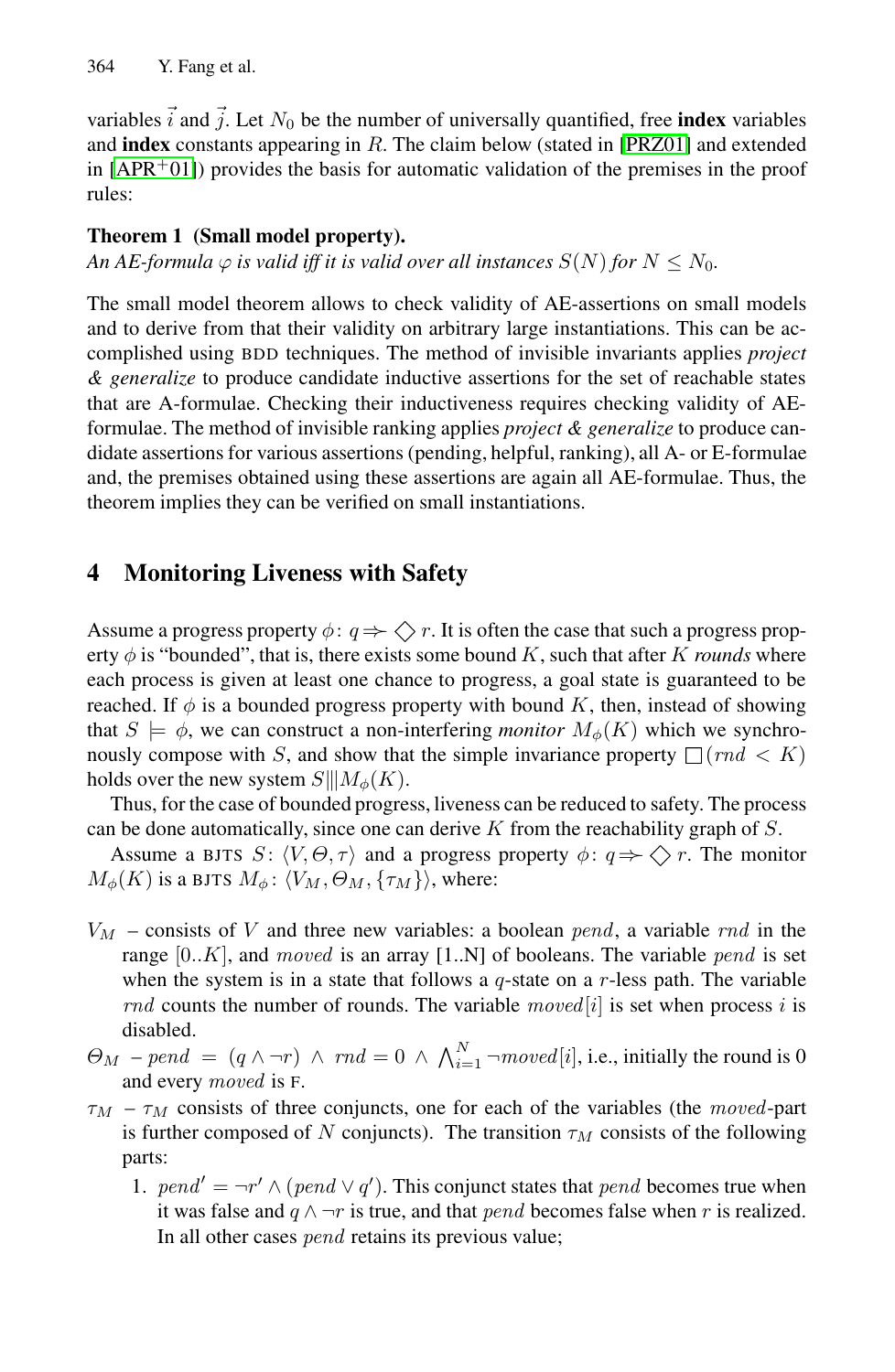2. 
$$
\bigwedge_{i=1}^{N} moved'[i] = \left(\begin{matrix} \mathbf{if} & \neg pend' \lor \bigwedge_{j=1}^{N} moved[j] \mathbf{then} \ \mathbf{F} \\ \mathbf{else} \ \text{dis\_or\_taken}[i] \lor moved[i] \end{matrix}\right)
$$

 $i=1$ <br>This conjunct states that for every i, moved[i] is true in pending states that are reached from  $\text{move}[i]$ -states or when process i is disabled, but only if the round is not over (since then all the  $moved[i]$ 's need be reset).

3. 
$$
rnd' = \left( \begin{matrix} \textbf{if} & \neg pend' & \textbf{then} \ 0 \\ \textbf{else} & \textbf{if} \ rad < K \land \bigwedge_{j=1}^{N} \ model[j] & \textbf{then} \ rad + 1 \\ \textbf{else} \ rad < K \end{matrix} \right)
$$

This conjunct states that a new round starts from pending states once all processes are were found disabled and a r-state was not reached. Similarly, rnd becomes 0 when an r-state is reached. In all other cases it remains intact.

Note that none of the conjuncts update the variables in  $V$ , justifying our description of  $M_{\phi}$  as "non constraining."

Thus, as long as S is not in a pending state, pend, rnd, and all the moved[i]'s are F. Once  $S$  is in a pending state, *pend* is set. From thereon, whenever every process is found disabled,  $rnd$  is incremented (as long as it is less than  $K$ ). Obviously, if  $rnd$ ever reaches  $K$ , than it means that the goal  $q$  was not reached after  $K$  rounds, thus refuting the assumption that  $\phi$  is a bounded progress property with bound K. However, if  $\Box (rnd < K)$ , we can be assured that  $\phi$  holds over S. This is captured by following claim:

#### <span id="page-9-0"></span>**Lemma 1 (Soundness).**

$$
(S \parallel M_{\phi}(K)) \models \Box (rnd < K) \implies S \models \phi
$$

*Proof.* Assume that  $S \not\models \phi$ . Thus, there exists an S-computation  $\sigma$  of the form  $\Sigma^k q$  $(\Sigma - \{r\})^{\omega}$ . Consider the behavior of  $M_{\phi}(K) \parallel S$  when run on  $\sigma$ . Obviously,  $\sigma \models$  $\Diamond \Box$  pend. Since every process is guaranteed to be disabled infinitely many times, we have that  $\sigma \models \Box(\neg \textit{move}[i] \rightarrow \Diamond \textit{move}[i])$ . We can therefore conclude that  $\sigma \models \diamondsuit(rnd = K)$ , thus  $(S \parallel M_\phi(K)) \not\models \Box(rnd < K)$ . .

#### *Example 2 (Liveness Monitor for Program* SIMPLE*).*

Consider the program of Example [1,](#page-7-2) and suppose we want to establish the progress property  $\phi$ :  $(\exists i.\pi[i] = 1) \Rightarrow \bigcirc (\exists i.\pi[i] = 2)$ . We guess  $K = 2$ , and run the program for instantiations of  $N = 3, 4, 5$  to confirm that this is a reasonable bound. We then construct the progress monitor  $M_{\phi}(2)$  as above, where  $q: \exists i.\pi[i]=1$  and  $r: \exists i.\pi[i]=1$ 2. We instantiated Program SIMPLE to 4 processes and run it composed with  $M_{\phi}$ . We obtained the invariant

$$
\forall i \neq j. \; rnd < 2 \; \land \; (\neg pend \lor t = 1 \lor rnd = 0) \; \land \\ (\neg pend \to rnd = 0 \; \land \; \neg moved[i]) \; \land \; (pend \to \pi[i] \neq 2) \; \land \\ (rnd = 1 \to \pi[i] = 1 \; \land \; \neg moved[i]) \; \land \\ (\pi[i] = 0 \; \land \; t = 0 \lor \pi[i] = 3 \to \neg moved[i]) \; \land \\ (\pi[i] \geq 2 \to t = 0 \land \pi[j] < 2) \; \land \; (\pi[i] = 1 \land (t = 1 \lor \pi[j] = 3) \to pend) \; \land \\ (\pi[i] = 0 \land t = 1 \land moved[i] = 1 \to \pi[j] = 1 \lor \neg moved[j]) \; \land \\ \exists i. \; (rnd = 0 \land t = 0) \to (\pi[i] = 0 \land moved[i] \lor \pi[i] \geq 2)
$$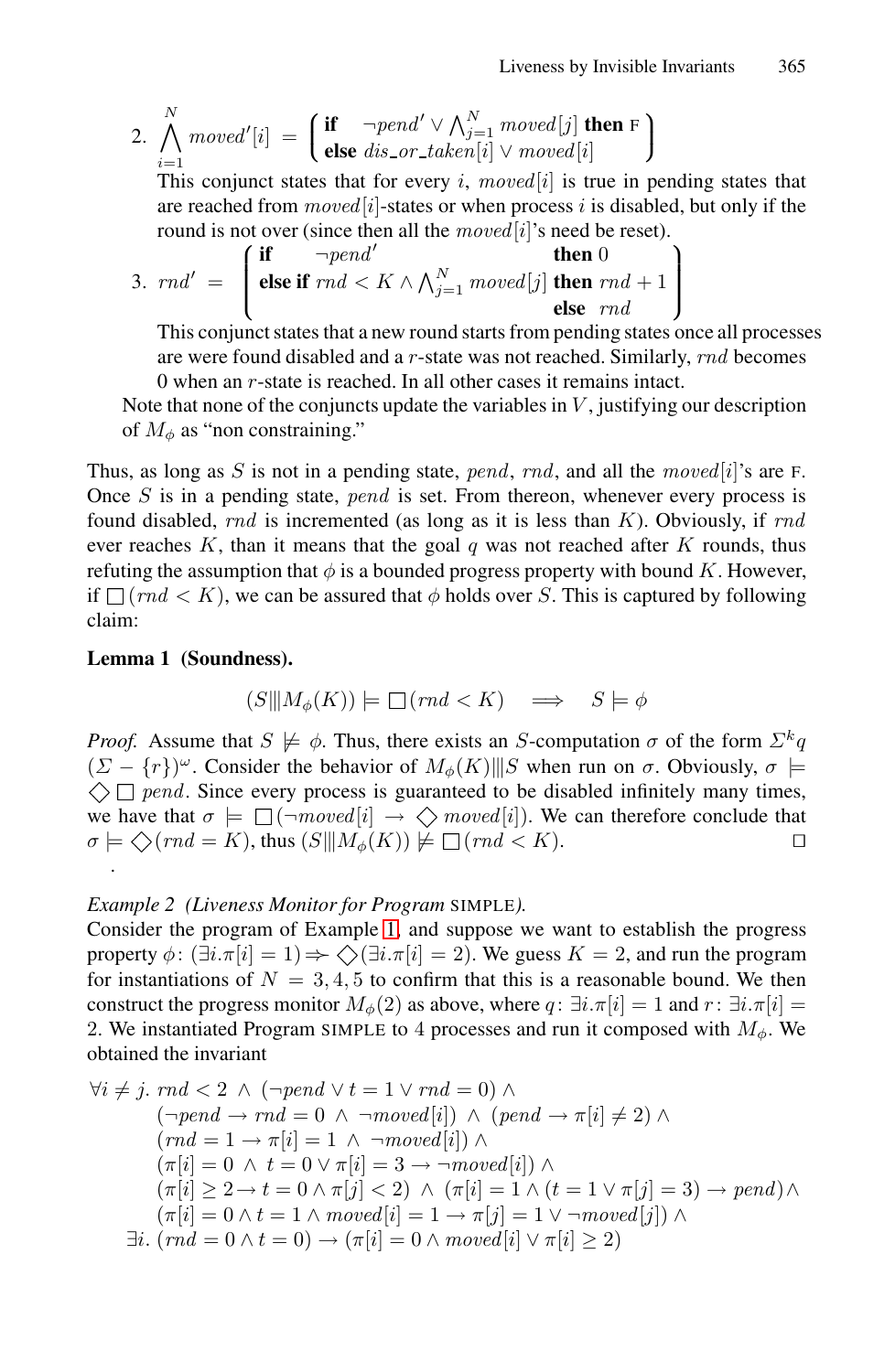which is inductive and implies  $rnd < 2$  over  $(simple(4) \parallel M_{\phi}(2))$ . It follows The-orem [1](#page-8-1) that  $\Box (rnd < 2)$  is valid over the composed program with every N, and, according to Lemma [1,](#page-9-0) this implies that  $\phi$  is valid over every instantiation of Program SIMPLE.

# <span id="page-10-0"></span>**5 Cases Requiring an EA-Invariant**

The method of invisible invariants obtains auxiliary assertions that are boolean combination of ∀-formulae. Used in the proof rule INV, the premises to be proved are then (at most) ∀∃- formulae, whose validity, as the small model theorem establishes, can be shown on small instantiations.

In some cases, however, the auxiliary assertions obtained can have ∃∀-components (thus the proof rule has to establish validity of such formulae), to which the theorem no longer applies. For example, when attempting to establish the livelock freedom property of Program BAKERY in Section [6,](#page-11-0) we need an invariant that contains a clause:

 $\exists i : (at \_2[i] \land \mathit{moved}[i] = 0 \land \forall j \neq i : (y[j] = 0 \lor y[i] < y[j]))$ 

claiming that (at the last round) some process has the lowest ticket and has not yet taken a step. This is an ∃∀-assertion, the likes of which are quite common when establishing progress properties.

In this section we present a new small model theorem that applies to some cases where ∃∀-premises need to be validated. To automatically obtain an ∃∀-assertion as a component in invariant assertions, we divide the reachable states into  $N$  symmetric subsets  $D[1], \ldots, D[N]$ , where each  $D[i]$  can be over-approximated by an assertion of the type  $D_{\alpha}(i)$ :  $\forall j. q(i,j)$ , so that the disjunction of  $D_{\alpha}(i)$ 's is our desired  $\exists \forall$ assertion. The body of the ∃∀-assertion q(i,j) is computed by the procedure *project & generalize*.

### **5.1 An Extended Small Model Theorem**

Consider a parameterized BJTS  $S(N)$  and a formula of the type  $\forall \exists \forall$  into want to show valid over all instantiations of S. The Small Model Theorem establishes that, when only the first disjunct exists, it suffices to show validity of the formula only on small instantiations whose size is bounded by the number of free and universally quantified variables. We extend it here for the case that the second disjunct exists, however, its scope is limited.

### <span id="page-10-1"></span>**Theorem 2 (Extended Small Model Theorem).** *Consider the formula*

$$
\phi \colon \forall \vec{i} \exists \vec{j}. R(\vec{i}, \vec{j}) \ \lor \ \exists i \forall j. Q(i, j)
$$

*where* R *and* Q *are restricted assertions, and, in addition, we have:*

 $\forall i, j, k. (\neg Q(i,j) \land \neg Q(j,k) \rightarrow (\neg Q(i,k) \lor \neg Q(j,j))$ 

Let  $N_0$  be the number of universally quantified, free **index** variables and **index** con*stants appearing in* R. Then  $\phi$  *is valid over*  $S(N)$  *for every*  $N \geq 2$  *iff*  $\phi$  *is valid over*  $S(N)$  *for every*  $N \leq 2N_0$ .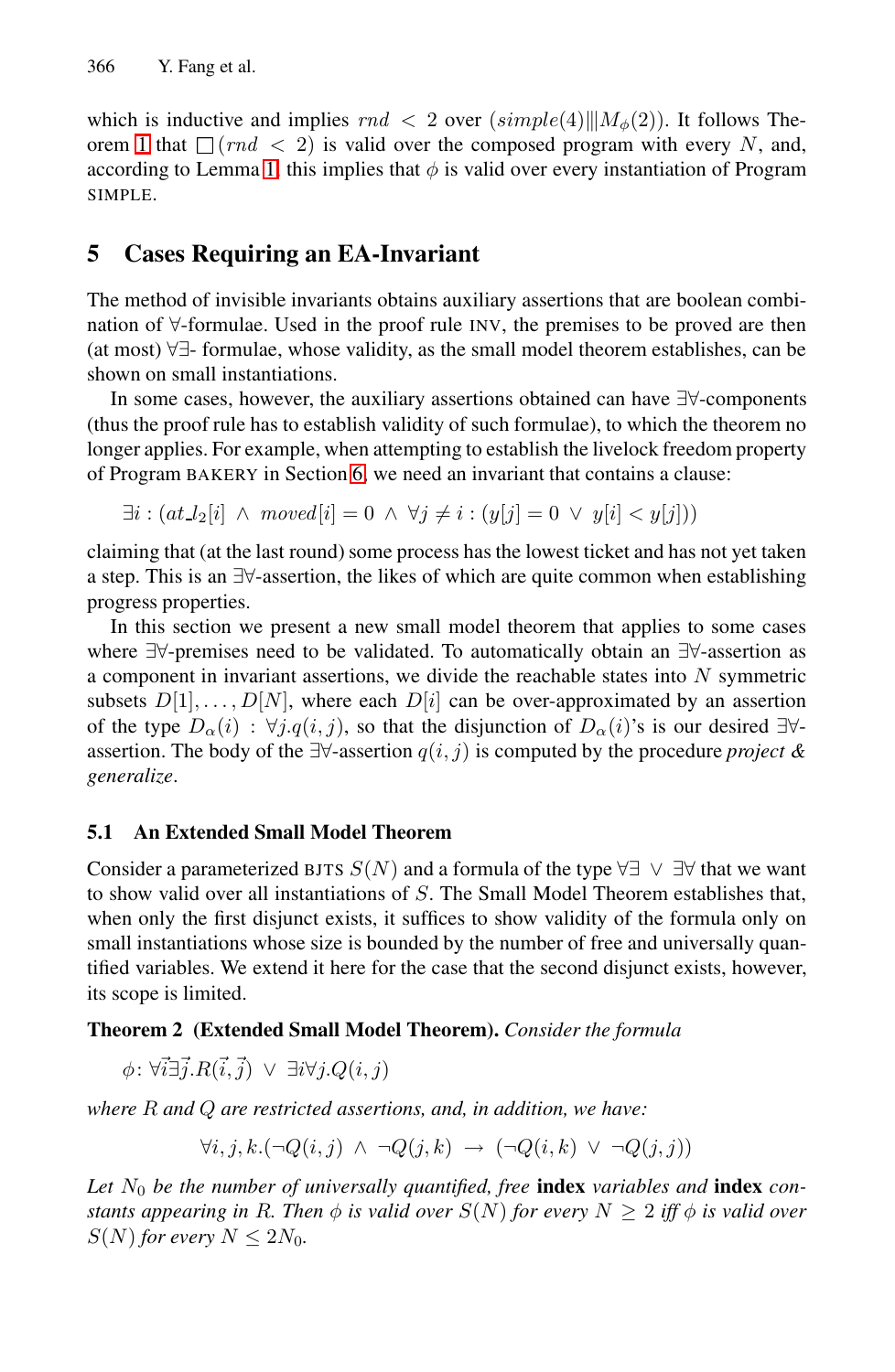*Proof Outline:* We show that if  $\neg \phi$  is satisfiable over a model of size  $N_1 > 2N_0$ , then it is satisfiable over a model of size  $N_2 \leq 2N_0$ . The formula  $\neg \phi$  is equivalent to:

$$
\psi\colon \exists \vec{i}\forall \vec{j}.\neg R(\vec{i},\vec{j})\ \wedge\ \forall i.\exists j.\neg Q(i,j)
$$

and assume  $s \models \psi$  for some state s of  $S(N_1)$  where  $N_1 > 2N_0$ . Following the proof of the original theorem ([\[APR](#page-14-2)<sup>+</sup>01]), we take the (no more than  $N_0$ ) values assigned to the constants, free, and existentially quantified **index** variables in the first conjuncts that s assigns, say to  $u_1, \ldots, u_L$  (where  $L \leq N_0$ ). Obviously, if we project s onto  $U =$  $\{u_1,\ldots,u_L\}$  (i.e., remove references to any **index** variables outside U), the resulting state satisfies the first conjunct, while adding back all the variables that refer to some particular **index** variable that is not in this set, will not change that.

We next add to  $U$  at most  $L$  other **index** variable that will guarantee the satisfiability of the second conjunct. Starting with  $V_0 = \emptyset$ , we iterate L steps. At the  $\ell^{th}$  step, we start with a set  $V_{\ell-1}$  and a state  $s_{\ell-1}$ , such that  $s_{\ell-1}$  is the projection of s onto  $V_{\ell-1}$ , and  $s_{\ell-1} \models \forall i \in V_{\ell-1} \exists j \in V_{\ell-1} \neg Q(i,j)$ . We then add to  $V_{\ell-1}$  the element  $u_{\ell}$ , and, possibly, another element, to obtain  $V_{\ell}$ .

Assume  $1 \leq \ell < L$  and consider  $u_{\ell}$ . If  $s \models \neg Q(u_{\ell}, v)$  for some  $v \in V_{\ell} \cup \{u_{\ell}\},$ then  $V_{\ell} = V_{\ell-1} \cup \{u_{\ell}\}\)$ . Assume therefore that for all  $v \in V_{\ell-1}, s \not\models \neg Q(u_{\ell}, v)$ and that  $s \not\models \neg Q(u_\ell, u_\ell)$ . Since  $s \models \psi$ , it follows that for some  $j_1 \in [1..N_1], s \models$  $\neg Q(u_\ell, j_1)$ . We continue along a  $\neg Q$ -chain in  $[1..N_1]$  of the form  $u_\ell = j_0, j_1, \ldots, j_m$ that the  $j_i$ 's are mutually distinct, for every  $i = 0, \ldots, m$ ,  $s \models Q(j_i, j_i)$ , and for every  $i = 1, \ldots, m, s \models \neg Q(j_{i-1}, j_i)$ . (The finiteness of  $[1..N_1]$  guaratees that the chain is finite.) It thus follows that  $s \models \neg Q(j_m, j_m) \land \neg Q(u_\ell, j_m)$ . We then let  $U_\ell =$  $U_{\ell-1} \cup \{u_{\ell}, j_m\}.$ 

Note that the process adds at most  $L$  new elements to  $U$ , thus the state attained is of size at most  $2N_0$ . Suppose  $U_L = \{v_1, \ldots, v_{2L}\}\$  where  $v_1 < \ldots v_{2L}$ . We can now contract the state to 1..2L and obtain a state s' of  $S(2L)$  such that  $s' \models \psi$ .

### <span id="page-11-0"></span>**6 Example:** BAKERY

Consider program BAKERY in Fig. [4,](#page-12-0) which is a variant of Lamport's original Bakery Algorithm that offers a solution to the mutual exclusion problem for any  $N$  processes. In this version of the algorithm, location 0 constitutes the non-critical section which a process may non-deterministically exit to the trying section at location 1. Location 1 is the ticket assignment location – to guarantee the finiteness of the state-space, the ticket values are  $[1..N]$ ; when a process i takes a ticket, the tickets help by the other processes may be changed preserving their relative order, and process  $i$  gets a ticket whose value is higher than the others. Location 2 is the waiting phase, where a process waits until it holds the minimal ticket. Location 3 is the critical section, and location 4 is the exit section. Note that y, the ticket array, is of type **index**  $\mapsto$  **data**, and the program location array (which we denote by  $\pi$ ) is of type **index**  $\mapsto$  **bool**. In fact,  $\pi$  is of type **index**  $\mapsto$  [0..4], but it can be encoded by three boolean arrays. Note also that the ticket assignment statement at 1 is non-deterministic and may modify the values of all tickets.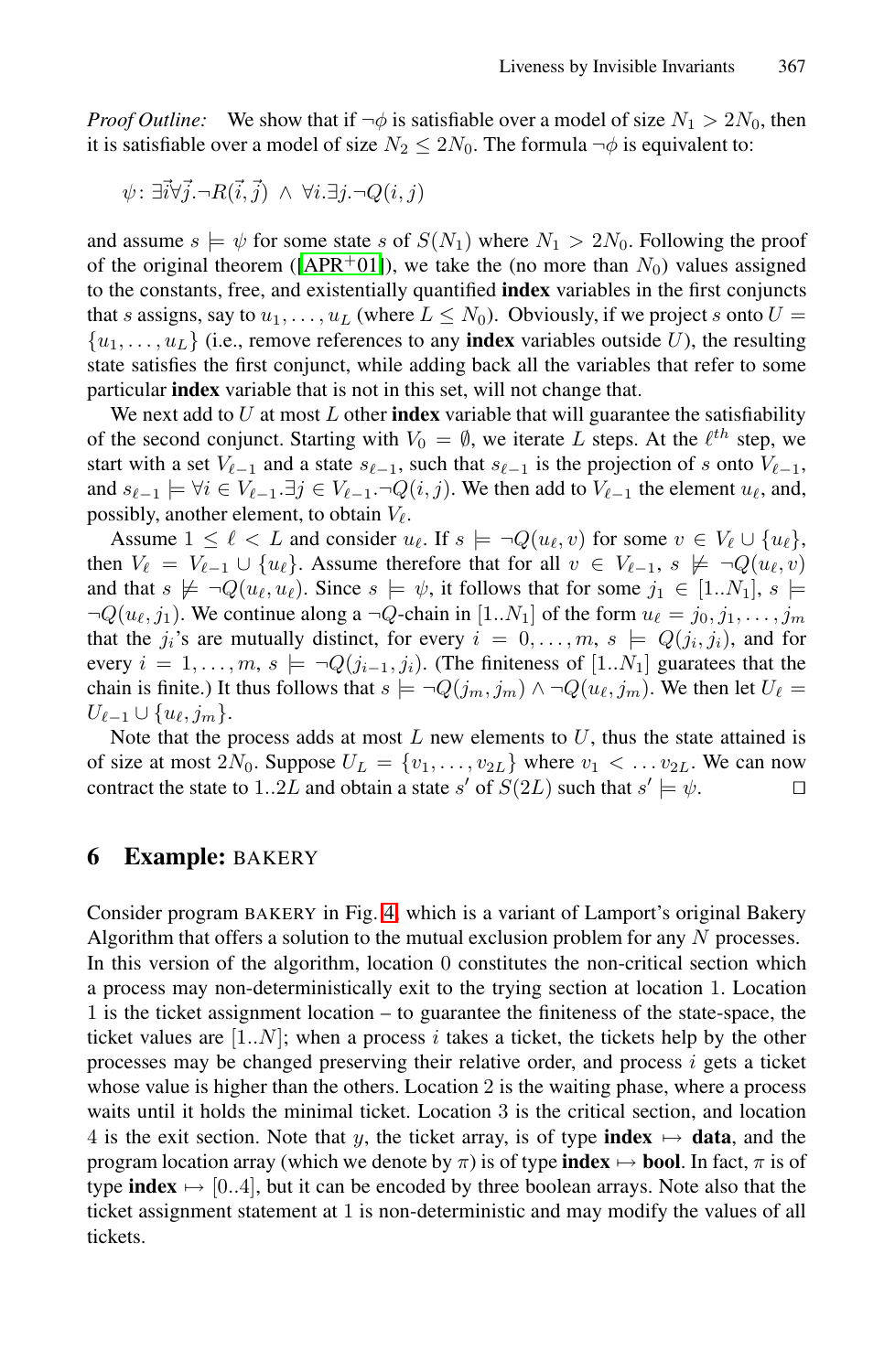| N : natural where $N > 1$<br>in<br><b>local</b> $y : \text{array} [1N]$ of $[0N]$                                                                                                                                                                                |
|------------------------------------------------------------------------------------------------------------------------------------------------------------------------------------------------------------------------------------------------------------------|
| where $y = 0$                                                                                                                                                                                                                                                    |
| loop forever do                                                                                                                                                                                                                                                  |
| $\lceil 0 : \text{NonCritical} \rceil$<br>1 : $y :=$ maximal value to $y[i]$ while<br>preserving order of elements<br>2 : await $\forall j \neq i : \left( \begin{array}{c} y[j] = 0 \vee \\ y[j] > y[i] \end{array} \right)$<br>3 : Critical<br>4 : $y[i] := 0$ |

<span id="page-12-0"></span>**Fig. 4.** Program BAKERY

The livelock freedom property of the program is:

 $\phi: (\exists z: at_l [z]) \Rightarrow \bigcirc (\exists z: at_l [z])$ 

The bound obtained for the property is  $K = 2$ .

Following are the results of our verification experiments applied to the BAKERY protocol.

1. We chose (arbitrarily) to instantiate the system to  $N = 4$ . We applied the enhanced *project & generalize* method [\[FPPZ04a\]](#page-14-12) to BAKERY(4), generating candidate invariants in the forms of a boolean combinations of universal assertions. The best candidate obtained was  $\varphi_1$  of the form

$$
\phi_1 \colon \forall i, j. \alpha_1(i, j) \ \land \ \exists i, j. \alpha_2(i, j) \ \lor \ \forall i, j. \alpha_3(i, j)^1
$$

The assertion  $\phi_1$  failed to be inductive.

- 2. We used our invisible invariant generator to generate an  $\exists \forall$ -assertion  $\phi_2 \exists i \forall j \beta(i, j)$ over BAKERY(4). We then define  $\phi$ :  $\phi_1 \wedge \phi_2$ , which is both inductive and implies the safety property  $\Box (rnd < 2)$  over BAKERY(4).
- 3. We next checked whether  $\neg \beta$  is reflexive or transitive. Since the test requires checking a universal assertion, we can apply Theorem [1](#page-8-1) and derive that it suffices to check the reflexivity/transitivity of  $\neg \beta$  over BAKERY( $N_0$ ) for  $N_0 \leq 4$  to derive that it is reflexive/transitive over BAKERY $(N)$  for every N.
- 4. By applying Theorem [2,](#page-10-1) we derived  $N = 8$  as the size of the small model to establish the validity of the premises in INV using  $\phi$  as the auxiliary invariant. The candidate invariant  $\varphi_1 \wedge \varphi_2$  was reconstructed over BAKERY(8), and proved to be inductive and to imply the safety property  $\Box (rnd < 2)$ . We can therefore conclude that the protocol satisfy the livelock freedom property for any instantiation.

The code for the programs can be found in *http://eeyore.cs.nyu.edu/acsys/forte06/*.

<span id="page-12-1"></span> $1$  We can "guide" our automated invisible invariant generator as to the form of the assertion to be produced; however, being invisible and produced by BDD techniques, the generated assertions cannot be neatly displayed.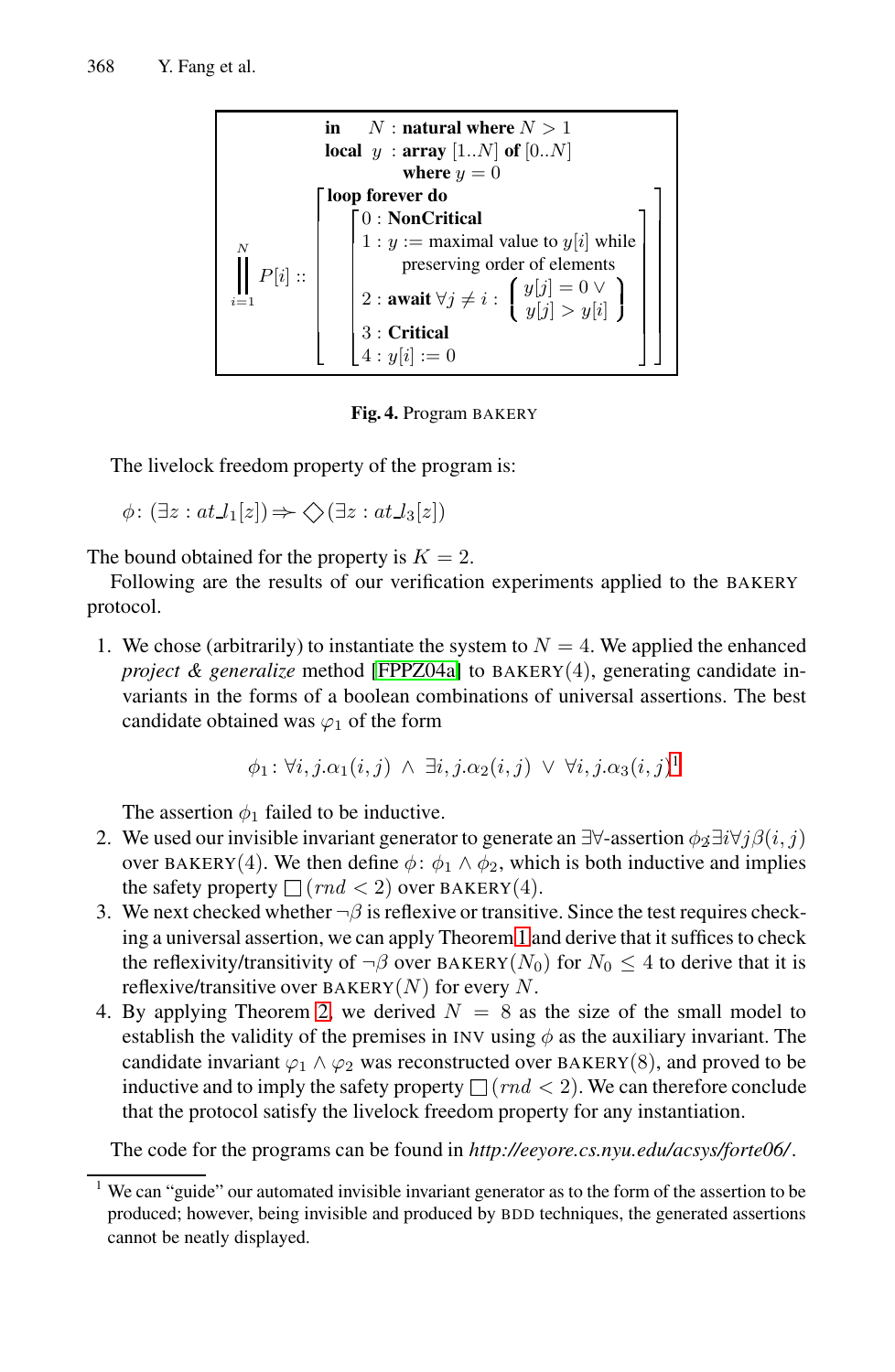We would like to point out that the proof obtained by the method proposed here is considerably simpler than the proof presented in [\[FPPZ04a\]](#page-14-12) which calls for auxiliary constructs other than invariants, thus requires considerably more interaction with the user.

### **7 Discussion and Future Work**

The paper presents a method for automatic verification of progress properties of parameterized systems based on the method of invisible invariants. The method is based on the observation that such progress properties are usually "bounded," and can thus be converted into safety properties. The heuristic proposed attempts to find a bound for the progress property, and use the method of invisible invariants to prove the resulting safety property.

There are several cases where the proposed method is bound to fail:

- **Super-linear bounds:** As it is now, the method can only be successful when the bound is linear in the number of processes. Some protocols (e.g., Peterson's N-process mutual exclusion protocol) have bounds that are non-linear in the number of processes. We are currently working on extending the method to apply to cases where the bound is quadratic in the number of processes.
- **Fairness-dependent bounds:** The method cannot be applied to cases where the bound depends on non-justice assumptions. Such non-justice fairness assumptions occur, for example, when using semaphores, the bound depends on the number of compassion (strong fairness) assumptions. However, compassion can be translated into justice, at the cost of adding some new variables to the system, hence our method can indirectly deal with such cases.
- **Probability-dependent progress:** When protocols involve probabilistic choices among transitions, progress often depends on probabilistic arguments. As shown in [\[APZ03\]](#page-14-13), one can often transform such protocols to non-probabilistic protocols by a "planner" that occasionally determines the results of some probabilistic choices, leaving the others non-deterministic. In fact, the projection used in the method of invisible invariants can be applied to obtain the planner automatically, and then the progress property can be bounded. Consequently, the method proposed here, in conjunction with the automatically obtained planner. can be applied to probabilistic protocols as well.
- **Failure of invisible invariants:** The method of invisible invariant is heuristic in nature, and may sometimes fail. As we showed here, sometimes a ∀∃ invariant is called for, which we can obtain only in certain cases. In some cases, there is no strengthening invariant of the type we can generate. For these cases, the method presented here is bound to fail.

As in the case of all BDD-based techniques, it is always possible that the invariant generated is too large for the model checker to handle. In fact, this may happen much faster than when checking "regular" safety properties, since those required here include the round counter.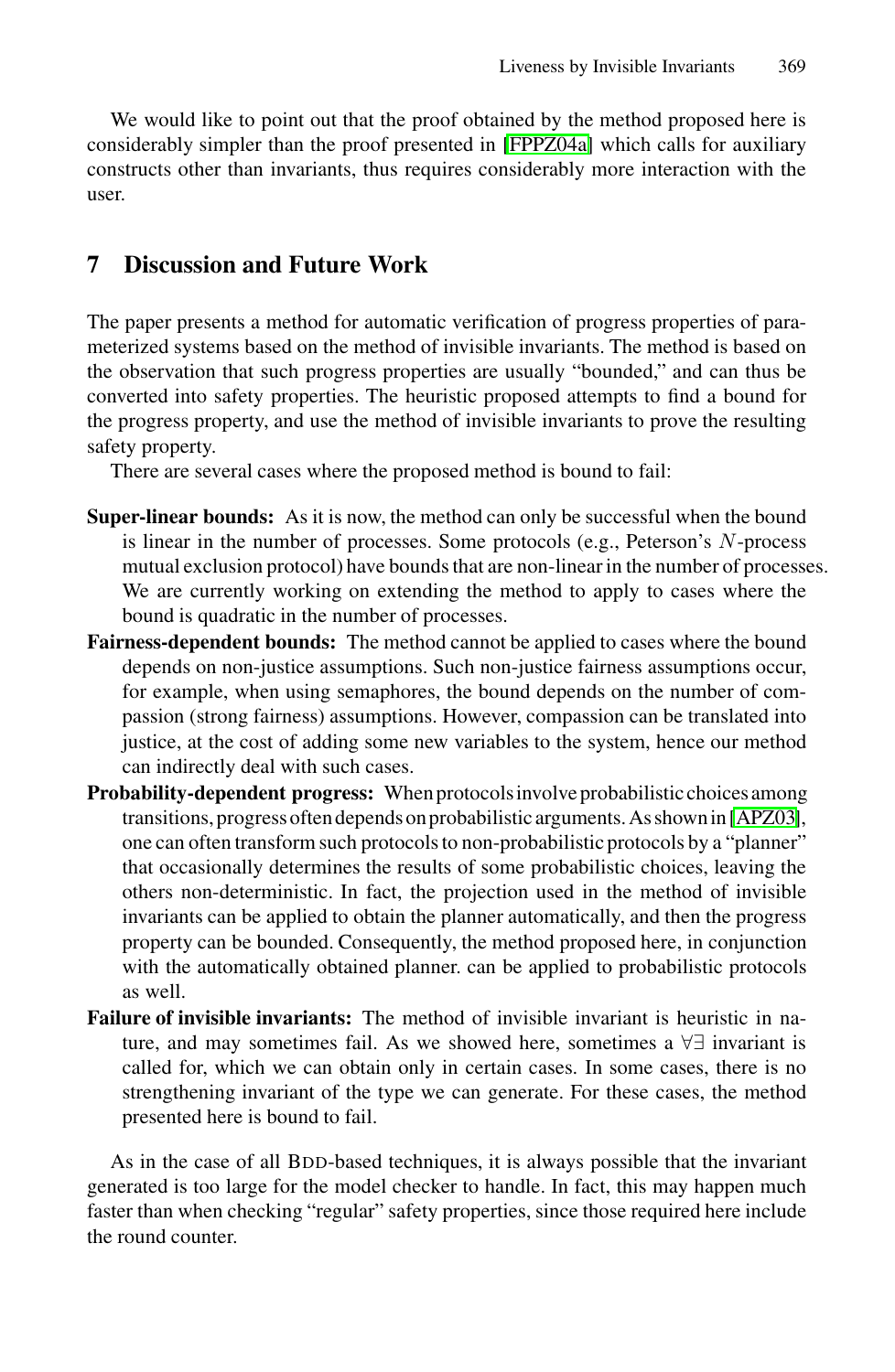# **References**

- <span id="page-14-5"></span><span id="page-14-0"></span>[AK86] K. R. Apt and D. Kozen. Limits for automatic program verification of finite-state concurrent systems. *Info. Proc. Lett.*, 22(6), 1986.
- <span id="page-14-2"></span>[APR<sup>+</sup>01] T. Arons, A. Pnueli, S. Ruah, J. Xu, and L. Zuck. Parameterized verification with automatically computed inductive assertions. In *G. Berry, H. Comon, and A. Finkel, editors,* Proc.  $13^{th}$  Intl. Conference on Computer Aided Verification (CAV'01), *volume 2102 of* Lect. Notes in Comp. Sci.*, Springer-Verlag*, pages 221–234, 2001.
- <span id="page-14-13"></span>[APZ03] T. Arons, A. Pnueli, and L. Zuck. Parameterized verification by probabilistic abstraction. In *6th International Conference on Foundations of Software Science and Computational Structures*, volume 2620 of *Lect. Notes in Comp. Sci.*, pages 87– 102, Warsaw, Poland, April 2003. Springer-Verlag.
- <span id="page-14-3"></span>[BAS02] A. Biere, C. Artho, and V. Schuppan. Liveness checking as safety checking. In Rance Cleaveland and Hubert Garavel, editors, *Electronic Notes in Theoretical Computer Science*, volume 66. Elsevier, 2002.
- <span id="page-14-1"></span>[BBC<sup>+</sup>95] N. Bjørner, I.A. Browne, E. Chang, M. Colón, A. Kapur, Z. Manna, H.B. Sipma, and T.E. Uribe. STeP: The Stanford Temporal Prover, User's Manual. Technical Report STAN-CS-TR-95-1562, Computer Science Department, Stanford University, November 1995.
- <span id="page-14-4"></span>[BFPZ05] I. Balaban, Y. Fang, A. Pnueli, and L.D. Zuck. An invisible invariant verifier. In Proc.  $17<sup>th</sup>$  Intl. Conference on Computer Aided Verification (CAV'05), Springer-Verlage LNCS 3576, pp. 291–295, 2005.
- <span id="page-14-8"></span>[CGJ95] E.M. Clarke, O. Grumberg, and S. Jha. Verifying parametrized networks using abstraction and regular languages. In *6th International Conference on Concurrency Theory (CONCUR92)*, volume 962 of *Lect. Notes in Comp. Sci.*, pages 395–407, Philadelphia, PA, August 1995. Springer-Verlag.
- [CLP84] S. Cohen, D. Lehmann, and A. Pnueli. Symmetric and economical solutions to the mutual exclusion problem in a distributed system. *Theor. Comp. Sci.*, 34:215–225, 1984.
- <span id="page-14-10"></span>[CS02] M. Colon and H. Sipma. Practical methods for proving program termination. In *E. Brinksma and K. G.Larsen, editors,* Proc. 14th Intl. Conference on Computer Aided Verification (CAV'02)*, volume 2404 of* Lect. Notes in Comp. Sci.*, Springer-Verlag*, pages 442–454, 2002.
- <span id="page-14-6"></span>[EK00] E.A. Emerson and V. Kahlon. Reducing model checking of the many to the few. In *17th International Conference on Automated Deduction (CADE-17)*, pages 236– 255, 2000.
- <span id="page-14-7"></span>[EN95] E. A. Emerson and K. S. Namjoshi. Reasoning about rings. In *Proc. 22nd ACM Conf. on Principles of Programming Languages, POPL'95*, San Francisco, 1995.
- <span id="page-14-12"></span>[FPPZ04a] Y. Fang, N. Piterman, A. Pnueli, and L. Zuck. Liveness with incomprehensible ranking. In *Proc.* 10<sup>th</sup> *Intl. Conference on Tools and Algorithms for the Construction and Analysis of Systems (TACAS'04), volume 2988 of* Lect. Notes in Comp. Sci.*, Springer-Verlag*, pages 482–496, April 2004.
- <span id="page-14-11"></span>[FPPZ04b] Y. Fang, N. Piterman, A. Pnueli, and L. Zuck. Liveness with invisible ranking. In *Proc. of the 5*th *conference on Verification, Model Checking, and Abstract Interpretation*, volume 2937 of *Lect. Notes in Comp. Sci.*, pages 223–238, Venice, Italy, January 2004. Springer-Verlag.
- <span id="page-14-9"></span>[GS97] V. Gyuris and A. P. Sistla. On-the-fly model checking under fairness that exploits symmetry. In *O. Grumberg, editor, Proc.* Proc.  $9^{th}$  Intl. Conference on Computer Aided Verification, (CAV'97)*, volume 1254 of* Lect. Notes in Comp. Sci.*, Springer-Verlag*, 1997.